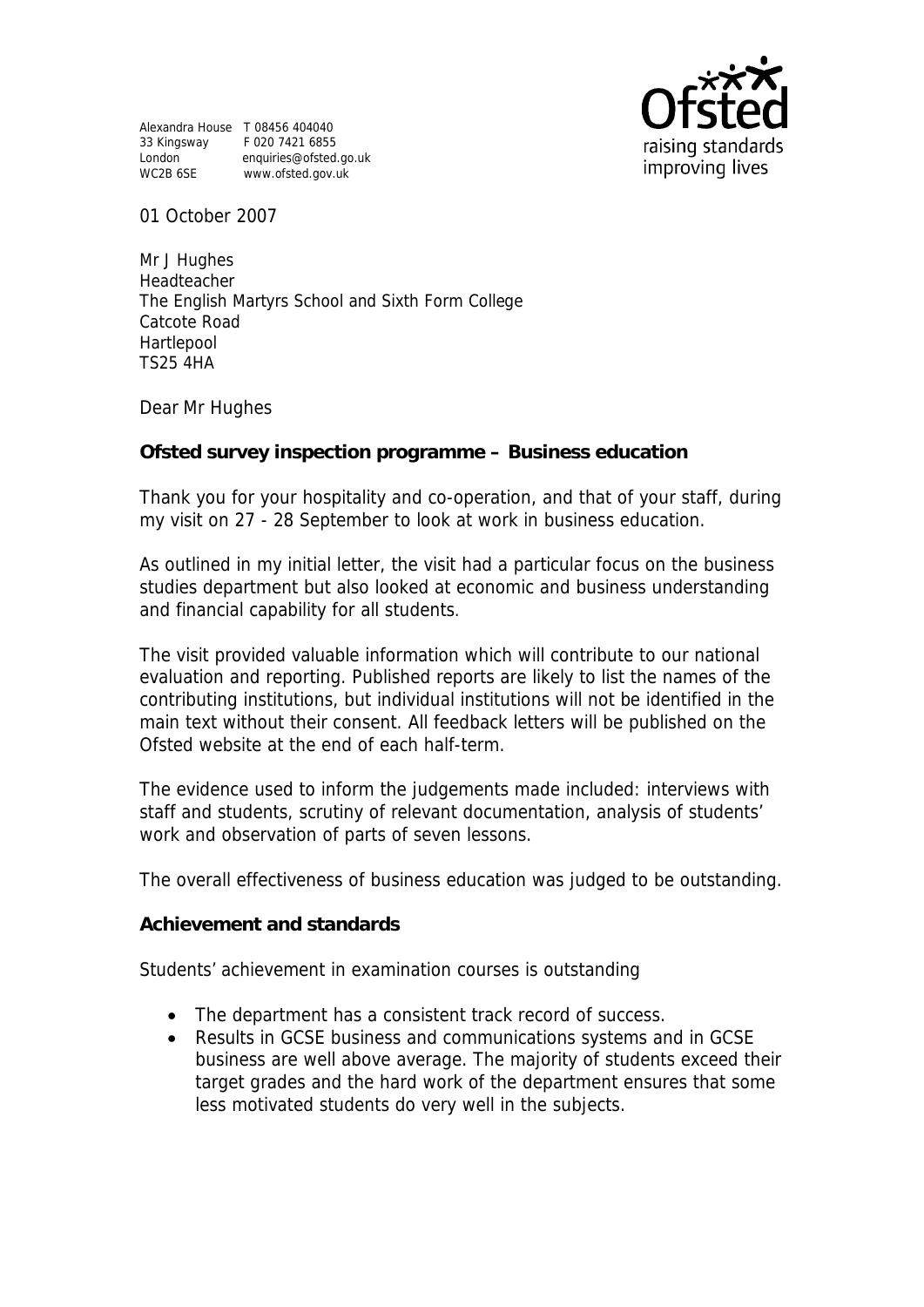- At A level, students achieve well in relation to their prior attainment and attain results that are in line with those found nationally. Students with modest GCSE results make particularly good progress.
- Students have excellent attitudes to learning and are well motivated. Classroom relationships are excellent and students are very positive about the subject.

**Quality of teaching and learning of business education**

The quality of teaching and learning in business education is outstanding.

- There is consistently high quality teaching across the department.
- Teachers display very strong subject knowledge and an excellent understanding of examination requirements.
- Students are very well supported and are prepared well for examinations.
- Application of theory to business contexts and case studies brings the subject alive. The use of visits and visitors from the world of business adds relevance to students' learning.

## **Quality of curriculum**

The quality of the curriculum in business education is good.

- A variety of courses meet the needs of different interests and abilities of groups of students in Years 10-13. These courses are popular and successful.
- There are very good opportunities for all students, whether or not they follow an examination course in business, to gain an understanding of enterprise and the economy. There is progression in the enterprise activities each year. Teams have been very successful in enterprise competitions. There are good links with businesses.
- Students in Year 11 follow a course in economic understanding as part of the programme for personal, social, health and citizenship education. The quality of delivery of the course is variable. The school does not monitor or assess students' learning in the wider aspects of economic understanding.

**Leadership and management of business education**

The leadership and management of business education are outstanding.

• The department is very well led. It has been built up over several years and demonstrates a consistent pattern of success. There are very good resources and excellent accommodation. The impact of leadership and management are reflected in the excellent achievement of students.